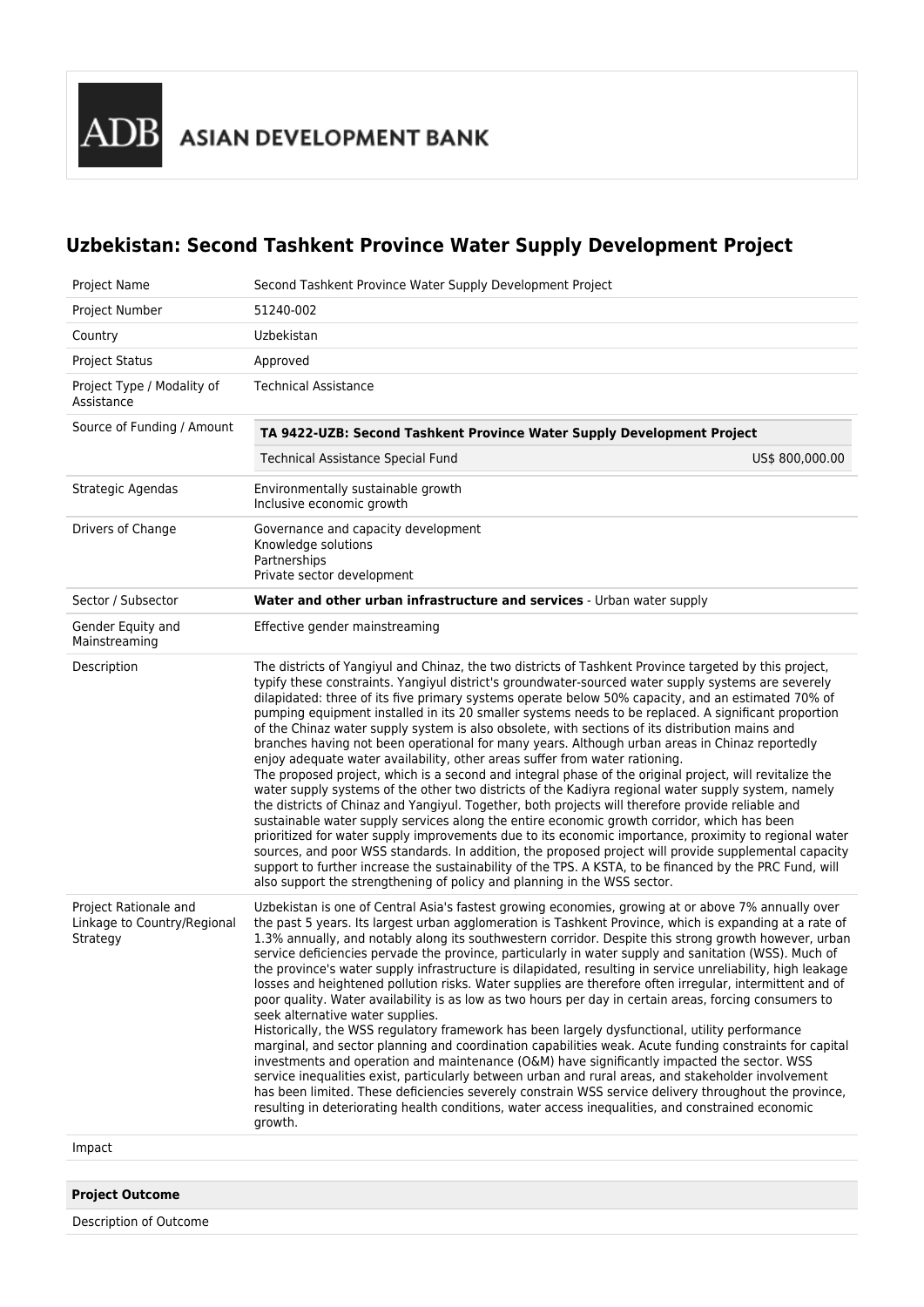| Progress Toward Outcome        |                  |                                                                                                                                                                                                                                                                                                                                                                                                                                                                                                                                                                                                                                                                                                        |  |  |  |  |
|--------------------------------|------------------|--------------------------------------------------------------------------------------------------------------------------------------------------------------------------------------------------------------------------------------------------------------------------------------------------------------------------------------------------------------------------------------------------------------------------------------------------------------------------------------------------------------------------------------------------------------------------------------------------------------------------------------------------------------------------------------------------------|--|--|--|--|
| <b>Implementation Progress</b> |                  |                                                                                                                                                                                                                                                                                                                                                                                                                                                                                                                                                                                                                                                                                                        |  |  |  |  |
| Description of Project Outputs |                  |                                                                                                                                                                                                                                                                                                                                                                                                                                                                                                                                                                                                                                                                                                        |  |  |  |  |
|                                |                  | Status of Implementation Progress (Outputs, Activities, and Issues)                                                                                                                                                                                                                                                                                                                                                                                                                                                                                                                                                                                                                                    |  |  |  |  |
| Geographical Location          | Chinoz, Yangiyul |                                                                                                                                                                                                                                                                                                                                                                                                                                                                                                                                                                                                                                                                                                        |  |  |  |  |
|                                |                  |                                                                                                                                                                                                                                                                                                                                                                                                                                                                                                                                                                                                                                                                                                        |  |  |  |  |
|                                |                  | <b>Summary of Environmental and Social Aspects</b>                                                                                                                                                                                                                                                                                                                                                                                                                                                                                                                                                                                                                                                     |  |  |  |  |
| <b>Environmental Aspects</b>   |                  |                                                                                                                                                                                                                                                                                                                                                                                                                                                                                                                                                                                                                                                                                                        |  |  |  |  |
| Involuntary Resettlement       |                  |                                                                                                                                                                                                                                                                                                                                                                                                                                                                                                                                                                                                                                                                                                        |  |  |  |  |
| Indigenous Peoples             |                  |                                                                                                                                                                                                                                                                                                                                                                                                                                                                                                                                                                                                                                                                                                        |  |  |  |  |
|                                |                  | <b>Stakeholder Communication, Participation, and Consultation</b>                                                                                                                                                                                                                                                                                                                                                                                                                                                                                                                                                                                                                                      |  |  |  |  |
| During Project Design          |                  |                                                                                                                                                                                                                                                                                                                                                                                                                                                                                                                                                                                                                                                                                                        |  |  |  |  |
| During Project Implementation  |                  |                                                                                                                                                                                                                                                                                                                                                                                                                                                                                                                                                                                                                                                                                                        |  |  |  |  |
| <b>Business Opportunities</b>  |                  |                                                                                                                                                                                                                                                                                                                                                                                                                                                                                                                                                                                                                                                                                                        |  |  |  |  |
| <b>Consulting Services</b>     |                  | Consultants will be recruited through output-based contracts to implement the TRTA. ADB will engage the<br>individual consultants in accordance with ADB Procurement Policy (2017, as amended from time to time) and<br>the associated Project Administration Instructions/TA Staff Instructions.<br>It is expected that 18 person-months of international and 20 person-months of national consultants are<br>required. In view of the business environment and following the previous project practice, all consultants will be<br>recruited individually to prepare documents for technical feasibility, financial and economic viability, safeguards<br>and capacity assessment and strengthening. |  |  |  |  |
| Procurement                    |                  | Any equipment purchased under the TRTA project will be turned over to the CSA at the completion of the TRTA.                                                                                                                                                                                                                                                                                                                                                                                                                                                                                                                                                                                           |  |  |  |  |
| Responsible ADB Officer        |                  | Zhang, Hao                                                                                                                                                                                                                                                                                                                                                                                                                                                                                                                                                                                                                                                                                             |  |  |  |  |
|                                |                  | Responsible ADB Department Central and West Asia Department                                                                                                                                                                                                                                                                                                                                                                                                                                                                                                                                                                                                                                            |  |  |  |  |
| Responsible ADB Division       |                  | Urban Development and Water Division, CWRD                                                                                                                                                                                                                                                                                                                                                                                                                                                                                                                                                                                                                                                             |  |  |  |  |
| <b>Executing Agencies</b>      |                  | Agency "Kommunkhizmat" (CSA) formerly Uzbekistan Communal Services Agency<br>"Uzkommunkhizmat"<br>1, Niyozbek Yuli Str.<br>Tashkent 100035<br>Republic of Uzbekistan<br>Asian Development Bank<br>6 ADB Avenue,<br>Mandaluyong City 1550, Philippines                                                                                                                                                                                                                                                                                                                                                                                                                                                  |  |  |  |  |

| <b>Timetable</b>           |                          |
|----------------------------|--------------------------|
| Concept Clearance          | ۰                        |
| Fact Finding               | $\blacksquare$           |
| MRM                        | $\overline{\phantom{0}}$ |
| Approval                   | 09 Nov 2017              |
| <b>Last Review Mission</b> | $\overline{\phantom{0}}$ |
| Last PDS Update            | 16 Nov 2017              |

## **TA 9422-UZB**

| <b>Milestones</b> |                          |                         |                |                |                          |
|-------------------|--------------------------|-------------------------|----------------|----------------|--------------------------|
| <b>Approval</b>   | <b>Signing Date</b>      | <b>Effectivity Date</b> | <b>Closing</b> |                |                          |
|                   |                          |                         | Original       | <b>Revised</b> | <b>Actual</b>            |
| 09 Nov 2017       | $\overline{\phantom{a}}$ | $\sim$                  | 30 Sep 2019    | $\blacksquare$ | $\overline{\phantom{a}}$ |